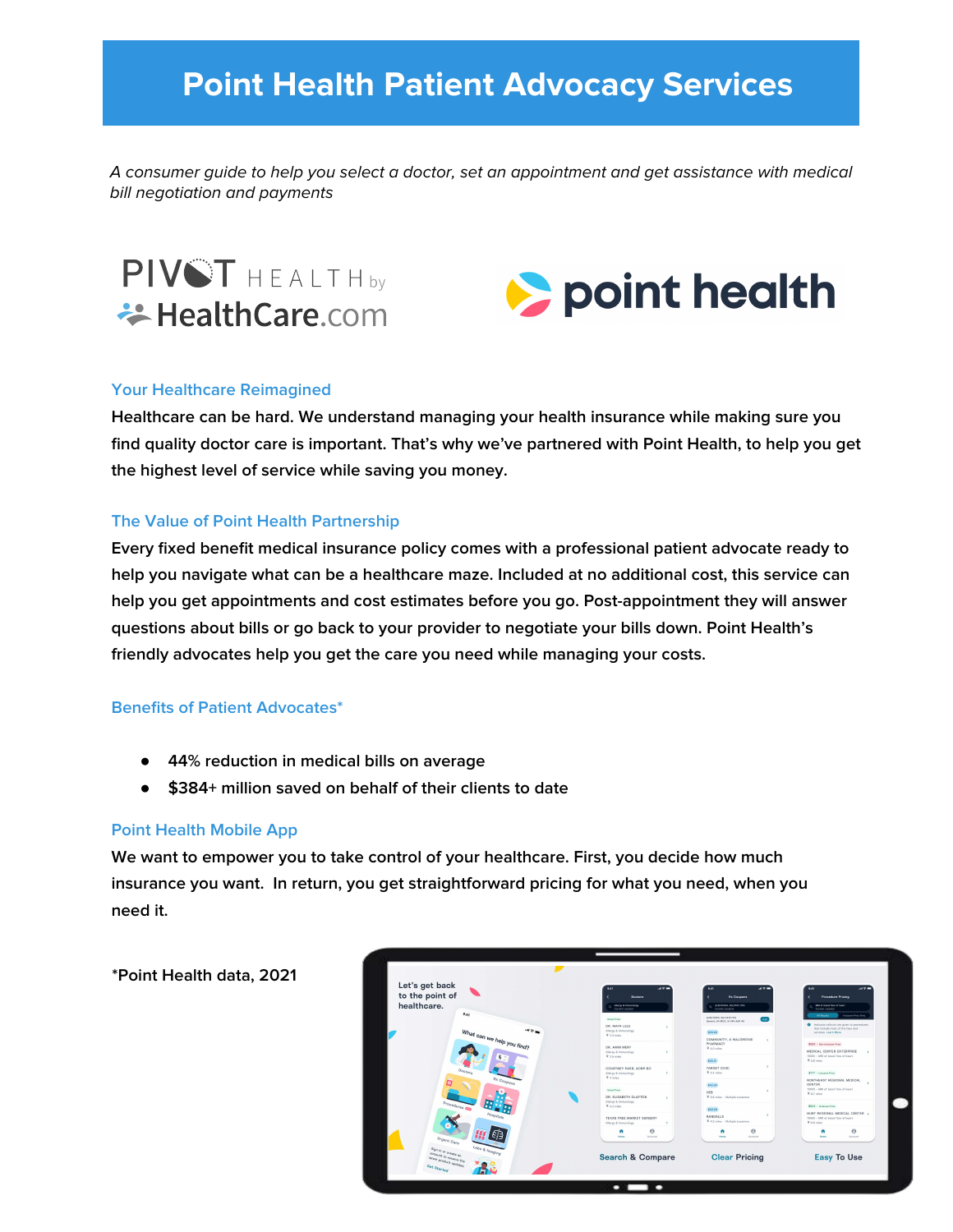**Using the Point Health mobile app, find the best care at the right price that best aligns with your fixed benefit plan coverage. The app makes it easy to compare pricing for thousands of healthcare services, doctors, labs and hospitals with just a few taps.**

#### **App Features**

- **A wide array of doctors spanning cash-pay, in-network, and other payment options.**
- **Transparent pricing to eliminate the guesswork around cost**

#### **Point Health Mobile App vs. Pivot Health App**

**Need an easy way to determine which mobile app can help answer your questions?**

- **Point Health's app is used for [shopping and comparing m](https://play.google.com/store/apps/details?id=com.pointhealth)edical care and prescriptions.**
- **Pivot Health's app is used for [storing and reviewing](https://apps.apple.com/us/app/pivot-health/id1520248059) your coverage documents.**

#### **Patient Advocates Are a Call Away**

**Need to speak with a human? Point Health patient advocates will listen to your needs over the phone and find the best option that provides great care at a competitive price. Your advocate can find the most affordable, high-quality option for your healthcare needs while lowering your out-of-pocket costs.**

**Patient advocates can:**

● **Search for the hospitals, prescriptions, surgery centers, and medical facilities for non-emergency procedures.**

- **Compare estimated costs of outpatient procedures.**
- **Transfer medical records.**
- **Contact and schedule appointment**s.

### **Help Accessing the First Health Network**

**Your patient advocate can also help you find doctors and facilities for in-network pricing through First Health,\* a premier network with access to medical providers in urban, suburban and rural markets throughout the country. It includes:<sup>1</sup>**

<sup>&</sup>lt;sup>1</sup> As of December 2020 First Health data warehouse.

<sup>\*</sup>In Michigan, the provider network is operated by Confinity. First Health and Cofinity are subsidiaries of Aetna, a CVS Health company.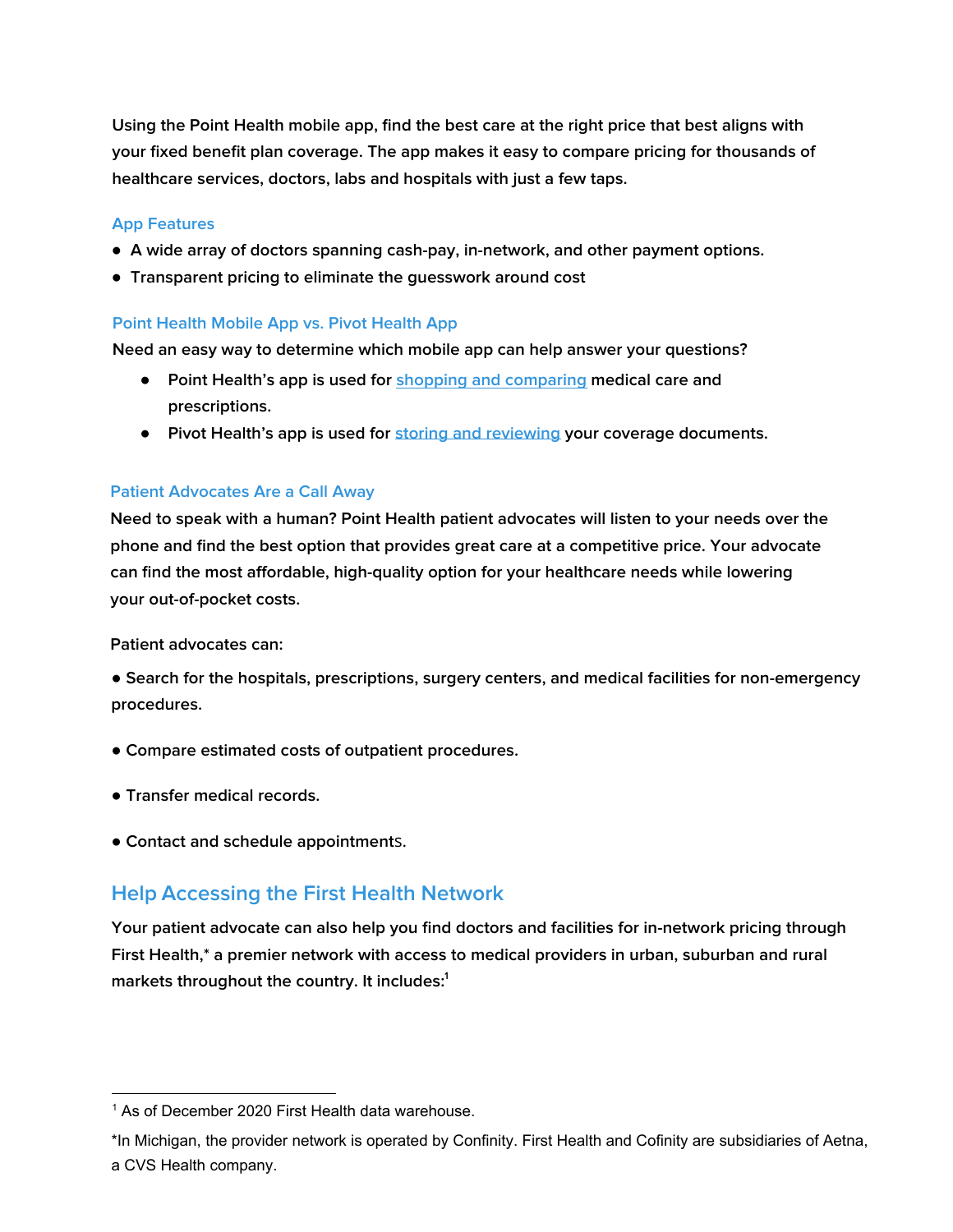- **6,100 hospitals.**
- **130,000 ancillary facilities.**
- **845,000 doctors and other health care providers.**

**To find a First Health provider, you can call an advocate at Point Health or visit [firsthealth.com.](https://providerlocator.firsthealth.com/home/index)**

#### **What about expensive procedures or surgery and hospitalization?**

**We've got you covered. Before a major appointment for more critical (but plannable) care, a Point Health advocate will find a doctor in your area and help you make an appointment. If the provider charges are higher than described, your advocate can step in and help negotiate eligible bills down. You simply call or submit an online request form, and a patient advocate takes it from there!**

**Point Health advocates have been able to save patients an average of 61% off their medical bills over a 4-year period using healthcare navigation the right way.\***

## **Frequently Asked Questions**

**The policy brochure references "RBRVS" with a percentage for surgical procedures and as the only payment type in certain states. What does it mean? RBRVS stands for "Resource Based Relative Value System." For some fixed benefit medical procedures, and in some states, RBRVS is used to calculate how much your final medical bill will be. Your medical bill is calculated based the percentage listed in the brochure – which means, your bill is calculated based on the Medicare reimbursement scale (except in LA, MI, NM where a flat benefit amount is paid) . For example, if you have surgery, your fixed benefit insurance plan will send you 150% of what Medicare would normally allow for the procedure.**

**How do I access Point Health Services? Mobile application**

> **[Google Play](https://play.google.com/store?hl=en_US&gl=US) [Apple Store](https://apps.apple.com/us/app/apple-store/id375380948)**

**855-540-9507 Hours of Business: Monday to Friday 9am to 5pm (Central Time) [https://www.pointhealth.com/member-support.](https://www.pointhealth.com/member-support)**